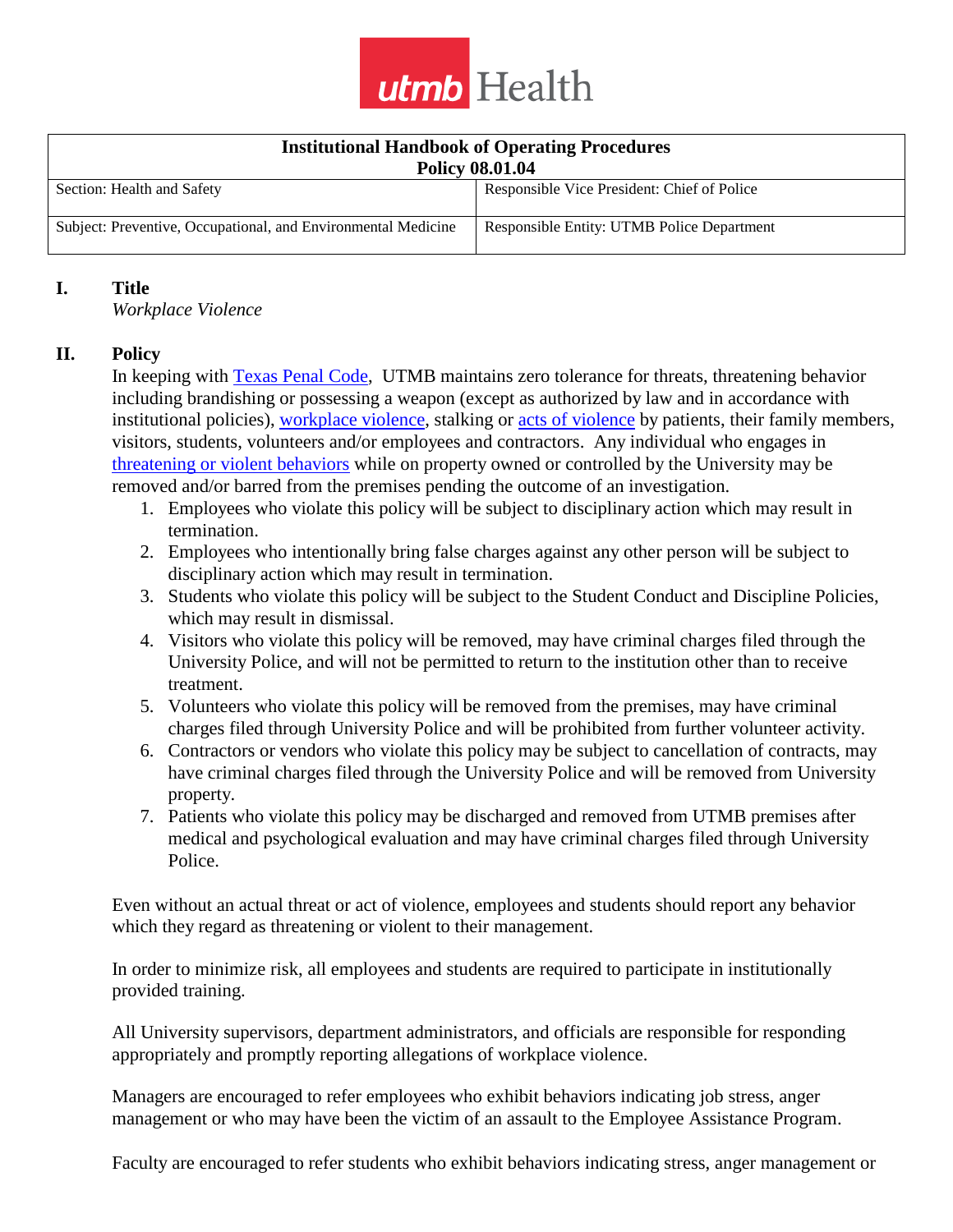#### IHOP Policy 08.01.04

who may have been the victim of an assault to the appropriate Student Affairs Dean, the Student Ombudsman, or the Associate Vice President Student Services.

## **III. Procedures**

# **Reporting Immediate Workplace Violence, Emergencies, or Crimes**

Any individual who experiences, is aware of, or witnesses Workplace Violence, or who has reason to suspect that Workplace Violence is occurring or poses danger should immediately report this behavior to the University Police Department.

# **Reporting Less Immediate Workplace Violence and Threats**

All University supervisors shall take appropriate and prompt actions to ensure that a report from a subordinate regarding campus violence is referred to the University Police Department and the appropriate department administrators. The University Police Department and the appropriate department administrators are responsible for responding promptly and thoroughly to allegations of campus violence and reporting all incidents through the regular line of administrative responsibility to all appropriate University officials:

- 1. On campus, call UTMB Police at extension 2111 or (409) 772-1111
- 2. Off campus, call local law enforcement agency
- 3. Describe location and events
- 4. Notify immediate supervisor or department head Use the designated [event reporting tool](https://vwp2rldatix01.utmb.edu/UTMBH_Prod/Homecenter/Client/Login.aspx?ReturnUrl=%2fUTMBH_Prod) to report all incidents related to violence

## **Retaliation**

Any individual who retaliates in any form against an individual who reports an incident of Workplace Violence or a threat of Workplace Violence in good faith or who participates in good faith in an investigation of such a report is subject to disciplinary action up to and including termination.

## **Protective Orders**

Employees should immediately notify their supervisor and University Police of any protective orders or orders of emergency protection against an individual who might appear in the [workplace.](https://www.utmb.edu/policies_and_procedures/policyLinks.aspx?id=608) Upon receipt of this notification the supervisor should consult with Employee Relations and University Police. The University Police will determine and initiate appropriate action in response to receipt of this order.

Students should immediately notify the appropriate Student Affairs Dean, the Student Ombudsman, or the Associate Vice President Student Services of any protective orders or orders of emergency protection against an individual who might appear on campus. Upon notification these authorities will consult with the University Police.

# **IV. Relevant Federal and State Statutes**

[Texas Penal Code, Title 9, Chapter 42](http://www.statutes.legis.state.tx.us/Docs/PE/htm/PE.42.htm) [Texas Administrative Code, Title 22, Part 11, Chapter 217, Rule §217.12](http://www.bon.texas.gov/rr_current/217-12.asp) [Texas Family Code §85](http://www.statutes.legis.state.tx.us/Docs/FA/htm/FA.85.htm) [Code of Criminal Procedure Article 17.292](http://www.statutes.legis.state.tx.us/Docs/CR/htm/CR.17.htm) [Texas Penal Code, Title 10, Chapter 46](http://www.statutes.legis.state.tx.us/Docs/PE/htm/PE.46.htm)

#### **V. Relevant System Policies and Procedures** [Regent's Rules and Regulations, Series 50101](https://www.utsystem.edu/board-of-regents/rules/50101-student-conduct-and-discipline)